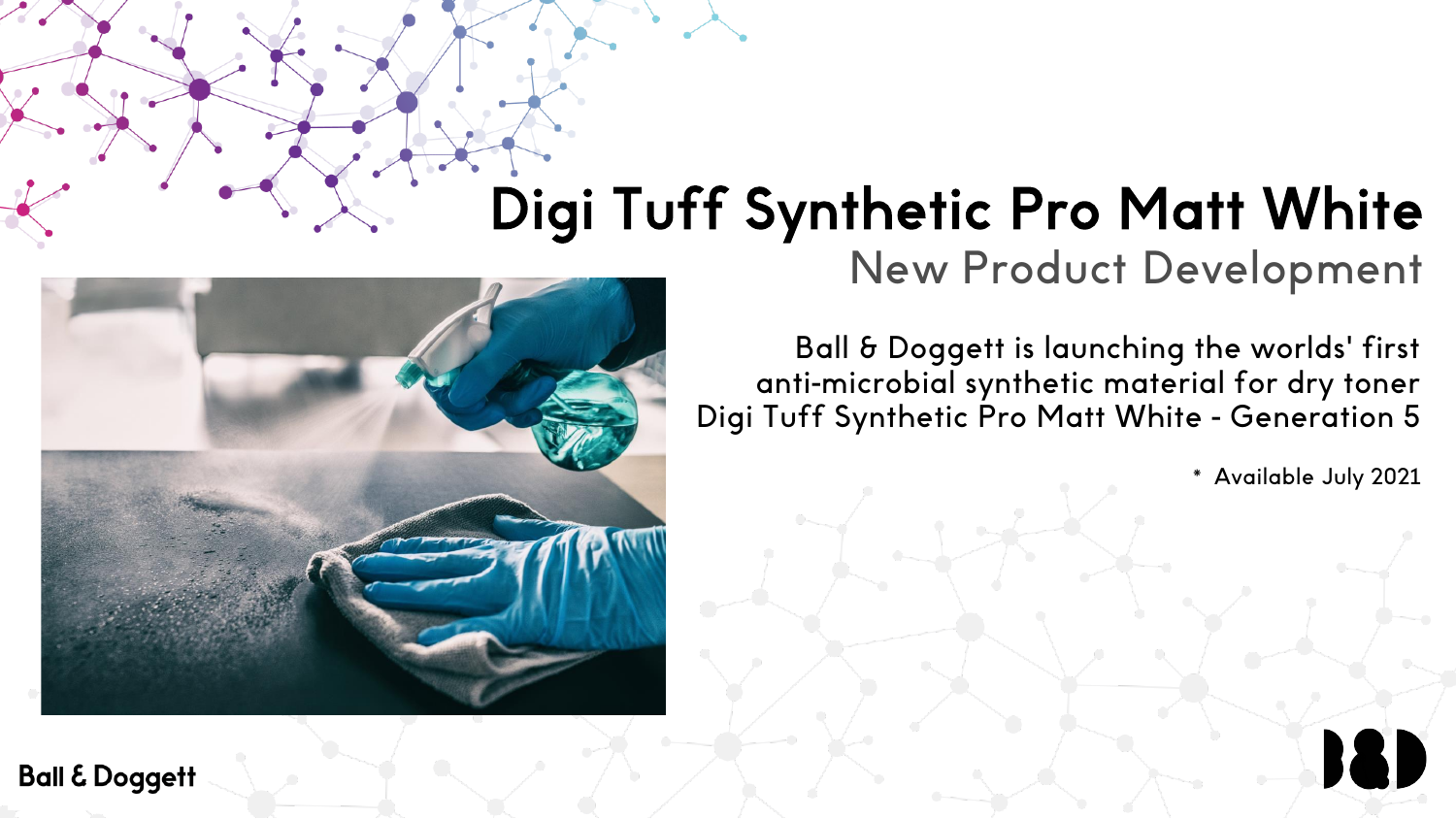# Digi Tuff Pro Matt White

World FIRST Antimicrobial Synthetic for Dry Toner

- $\checkmark$  Helps prevent the spread of COVID-19
- $\checkmark$  Pro-actively prevents/disrupts the growth of bacteria on treated surfaces
- $\checkmark$  Proven to inhibit the growth of most types of harmful bacteria
- $\checkmark$  Inhibits the growth of common food-poisoning bacteria on treated surfaces
- $\checkmark$  Makes your document more hygienic
- $\checkmark$  Complements cleaning regimes
- $\checkmark$  Provides a second line of defense against harmful bacteria
- $\checkmark$  Works 24/7 to protect product surfaces
- $\checkmark$  Independently tested to ISO 22196
- $\checkmark$  Contains inbuilt anti-microbial protection effective for the lifetime you document